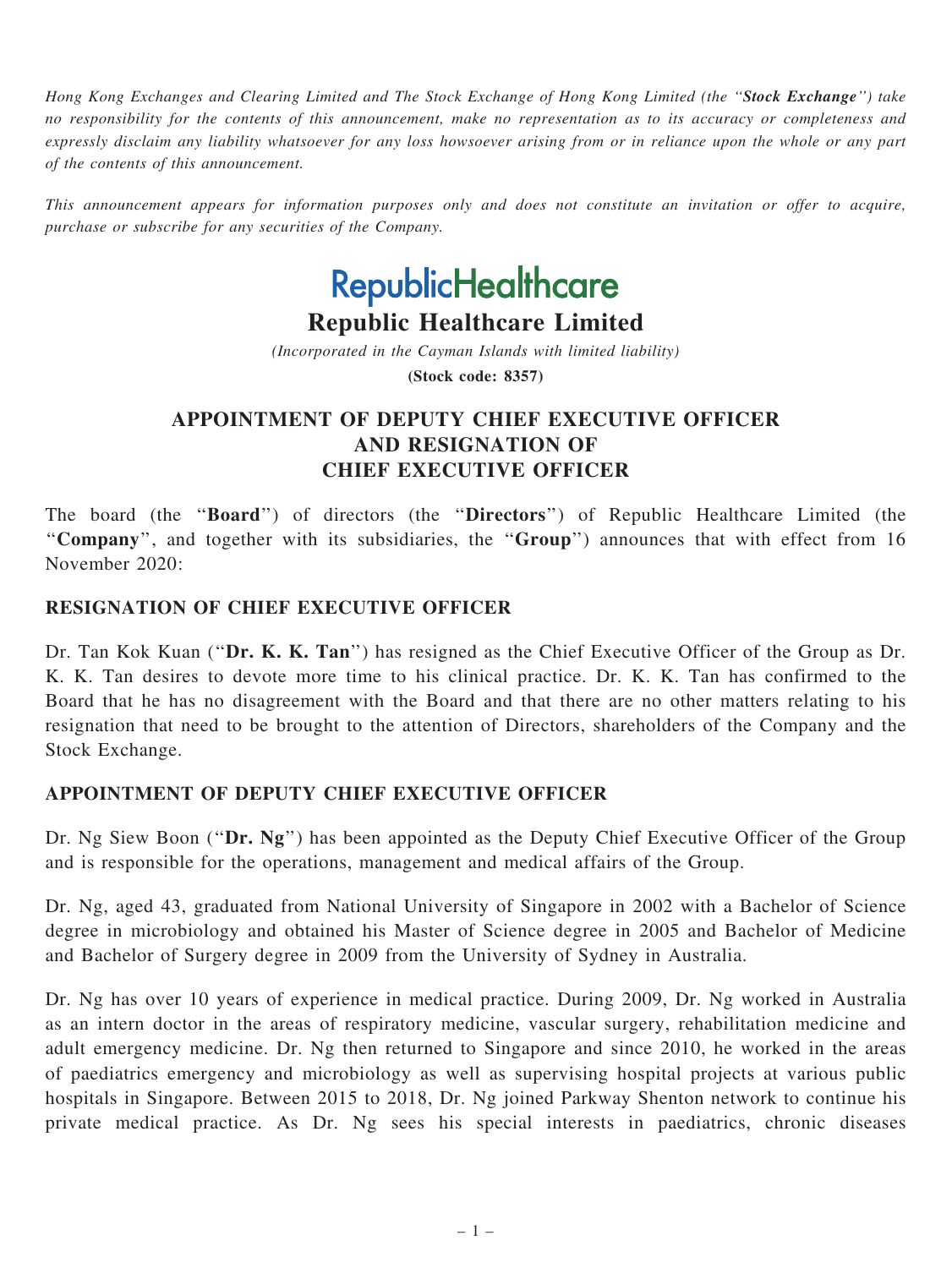management and sexually transmitted diseases, he joined the Group in January 2018 and was promoted to the chief medical officer since January 2020 and is currently practicing at the Novena branch of the Group.

Dr. Ng has entered into a service agreement with the Company for the appointment as the deputy chief executive officer for a fixed term of one year and is entitled to a fee of SGD199,200 per annum, which has been determined by the Board upon the recommendation of its remuneration committee by reference to the qualifications, experience, duties and responsibilities within the Group of Dr. Ng and the prevailing market conditions.

As at the date of this announcement, save as disclosed in this announcement, Dr. Ng does not (i) hold any other position in the Company or other members of the Group; (ii) hold any directorships in the last three years in other listed companies; (iii) have other major appointments and professional qualifications; (iv) have any interests or short positions or is not deemed to have any interests or short positions in any shares, underlying shares or debentures of the Company or any of its associated corporations within the meaning of Part XV of the Securities and Futures Ordinance (Chapter 571 of the Laws of Hong Kong); and (v) have any relationship with any Directors, senior management, substantial shareholders or controlling shareholders (as respectively defined in the Rules Governing the Listing of Securities on GEM of the Stock Exchange (the "GEM Listing Rules")) of the Company.

Save as disclosed above, there is no other matter that needs to be brought to the attention of the shareholders of the Company nor other information relating to Dr. Ng that is required to be disclosed pursuant to Rule 17.50(2)(h) to (v) of the GEM Listing Rules.

The Board takes this opportunity to express its sincere gratitude to Dr. K. K. Tan for his contribution to the Group and extend its warmly welcome to Dr. Ng on his appointment as the Deputy Chief Executive Officer.

The Company is endeavouring to identify a suitable candidate to be appointed as the Chief Executive Officer and will make further announcement(s) as and when appropriate.

> By order of the Board Republic Healthcare Limited Tan Cher Sen Alan Chairman and Executive Director

#### Singapore, 16 November 2020

As at the date of this announcement, the executive Director is Dr. Tan Cher Sen Alan (Chairman) and the independent nonexecutive Directors are Mr. Low Wee Siong, Mr. Soh Sai Kiang and Mr. Kevin John Chia.

This announcement, for which the Directors collectively and individually accept full responsibility, includes particulars given in compliance with the GEM Listing Rules for the purpose of giving information with regard to the Company. The Directors, having made all reasonable enquires, confirm that to the best of their knowledge and belief, the information contained in this announcement is accurate and complete in all material respects and not misleading or deceptive, and there are no other matters the omission of which would make any statement herein or this announcement misleading.